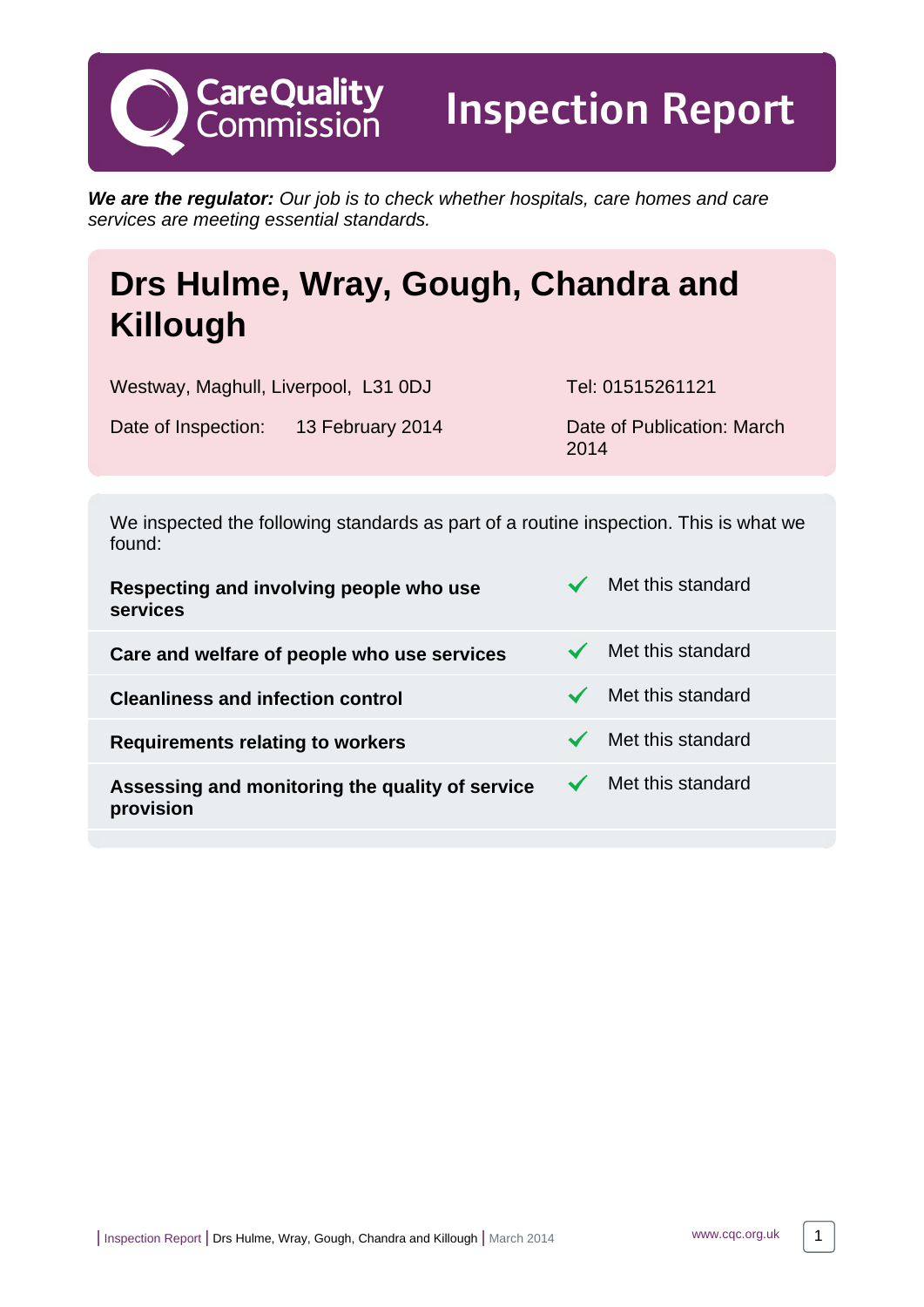# **Details about this location**

| <b>Registered Provider</b> | Drs Hulme, Wray, Gough, Chandra and Killough                                                                                                                                                                                                                                                                                                          |  |
|----------------------------|-------------------------------------------------------------------------------------------------------------------------------------------------------------------------------------------------------------------------------------------------------------------------------------------------------------------------------------------------------|--|
| <b>Registered Manager</b>  | Dr. Susan Patricia Gough                                                                                                                                                                                                                                                                                                                              |  |
| Overview of the<br>service | Westway Medical Centre is situated in Maghull town centre<br>in Liverpool. The practice has five GPs and three practice<br>nurses. In addition to a Practice Manager and Deputy<br>Practice Manager, there are reception, administration and IT<br>support staff. The practice treats people of all ages and<br>provides a range of medical services. |  |
| Type of services           | Doctors consultation service                                                                                                                                                                                                                                                                                                                          |  |
|                            | Doctors treatment service                                                                                                                                                                                                                                                                                                                             |  |
| Regulated activities       | Diagnostic and screening procedures                                                                                                                                                                                                                                                                                                                   |  |
|                            | Family planning                                                                                                                                                                                                                                                                                                                                       |  |
|                            | Maternity and midwifery services                                                                                                                                                                                                                                                                                                                      |  |
|                            | Surgical procedures                                                                                                                                                                                                                                                                                                                                   |  |
|                            | Treatment of disease, disorder or injury                                                                                                                                                                                                                                                                                                              |  |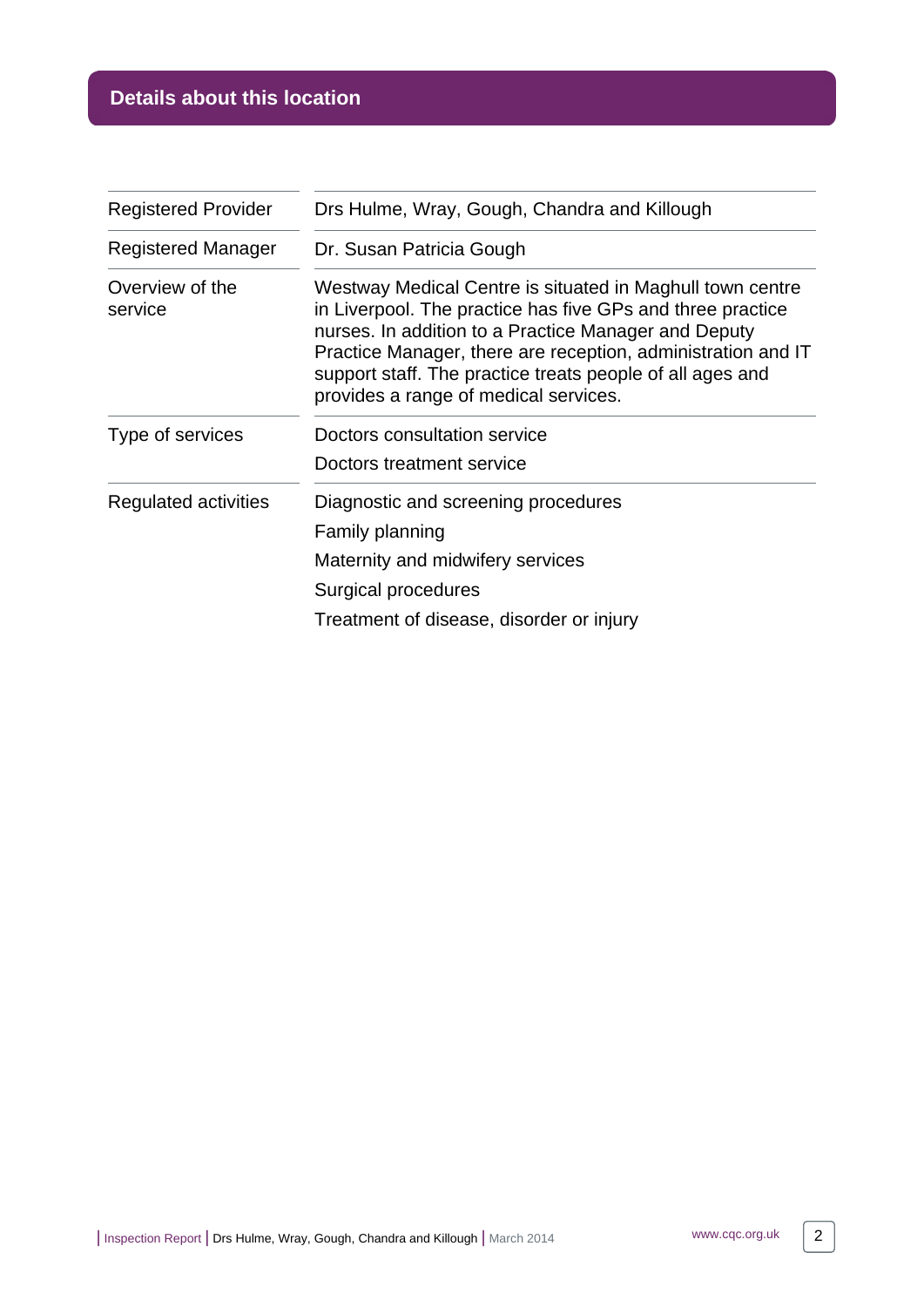When you read this report, you may find it useful to read the sections towards the back called 'About CQC inspections' and 'How we define our judgements'.

|                                                           | Page |
|-----------------------------------------------------------|------|
| <b>Summary of this inspection:</b>                        |      |
| Why we carried out this inspection                        | 4    |
| How we carried out this inspection                        | 4    |
| What people told us and what we found                     | 4    |
| More information about the provider                       | 5    |
| Our judgements for each standard inspected:               |      |
| Respecting and involving people who use services          | 6    |
| Care and welfare of people who use services               | 8    |
| Cleanliness and infection control                         | 10   |
| Requirements relating to workers                          | 12   |
| Assessing and monitoring the quality of service provision | 14   |
| <b>About CQC Inspections</b>                              | 16   |
| How we define our judgements                              | 17   |
| Glossary of terms we use in this report                   | 19   |
| <b>Contact us</b>                                         | 21   |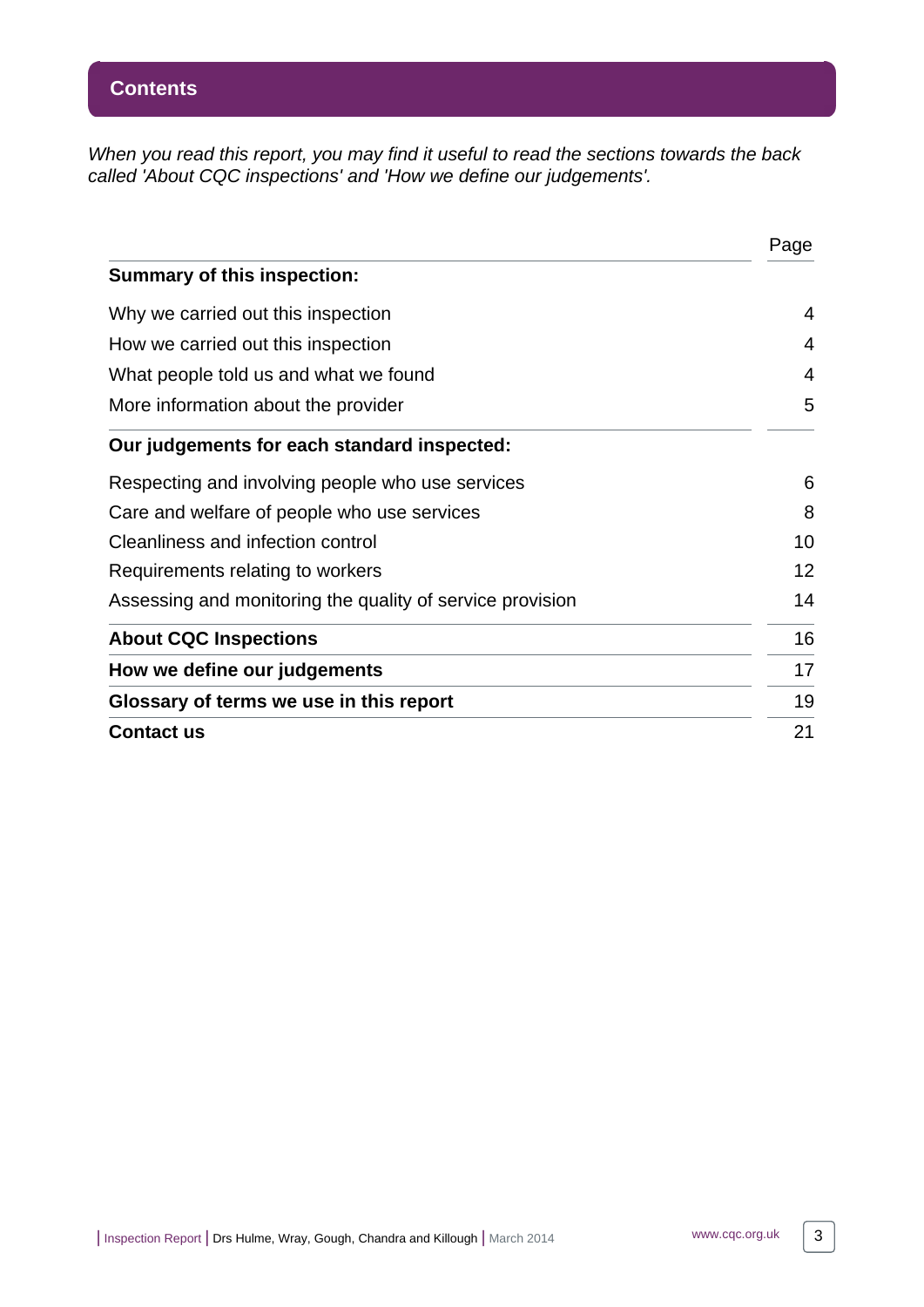#### <span id="page-3-0"></span>**Why we carried out this inspection**

This was a routine inspection to check that essential standards of quality and safety referred to on the front page were being met. We sometimes describe this as a scheduled inspection.

This was an announced inspection.

#### <span id="page-3-1"></span>**How we carried out this inspection**

We looked at the personal care or treatment records of people who use the service, carried out a visit on 13 February 2014, observed how people were being cared for and talked with people who use the service. We talked with carers and / or family members and talked with staff.

#### <span id="page-3-2"></span>**What people told us and what we found**

Patients spoke positively about the practice and told us they were happy with the care they received. The practice offered 'on line' appointment booking and repeat prescription requests as well as text reminders to patients about their appointment. Patients we spoke with told us these new facilities were very useful.

Patients we spoke with told us they had sufficient time during the consultation to discuss any concerns and that treatment was explained to them. The practice had procedures in place to keep people safe. The practice nurse checked each month that emergency drugs and oxygen in the practice were in stock, in date and ready to use.

The practice nurse was the infection control lead for the practice. An external audit in September 2013 confirmed the practice was maintaining good standards of infection control.

The practice carried out checks to show applicants for vacancies at the practice were suitable for the post and eligible to work in the UK. They checked the professional registration for newly employed clinical staff and this was repeated annually to show that professional registrations were up to date.

The practice had established a patient participation group (PPG). A PPG is made up of practice staff and patients that are representative of the practice population. We spoke with four patients who were members of the PPG during the inspection. They told us they felt they were listened to and were involved in how the practice was run.

You can see our judgements on the front page of this report.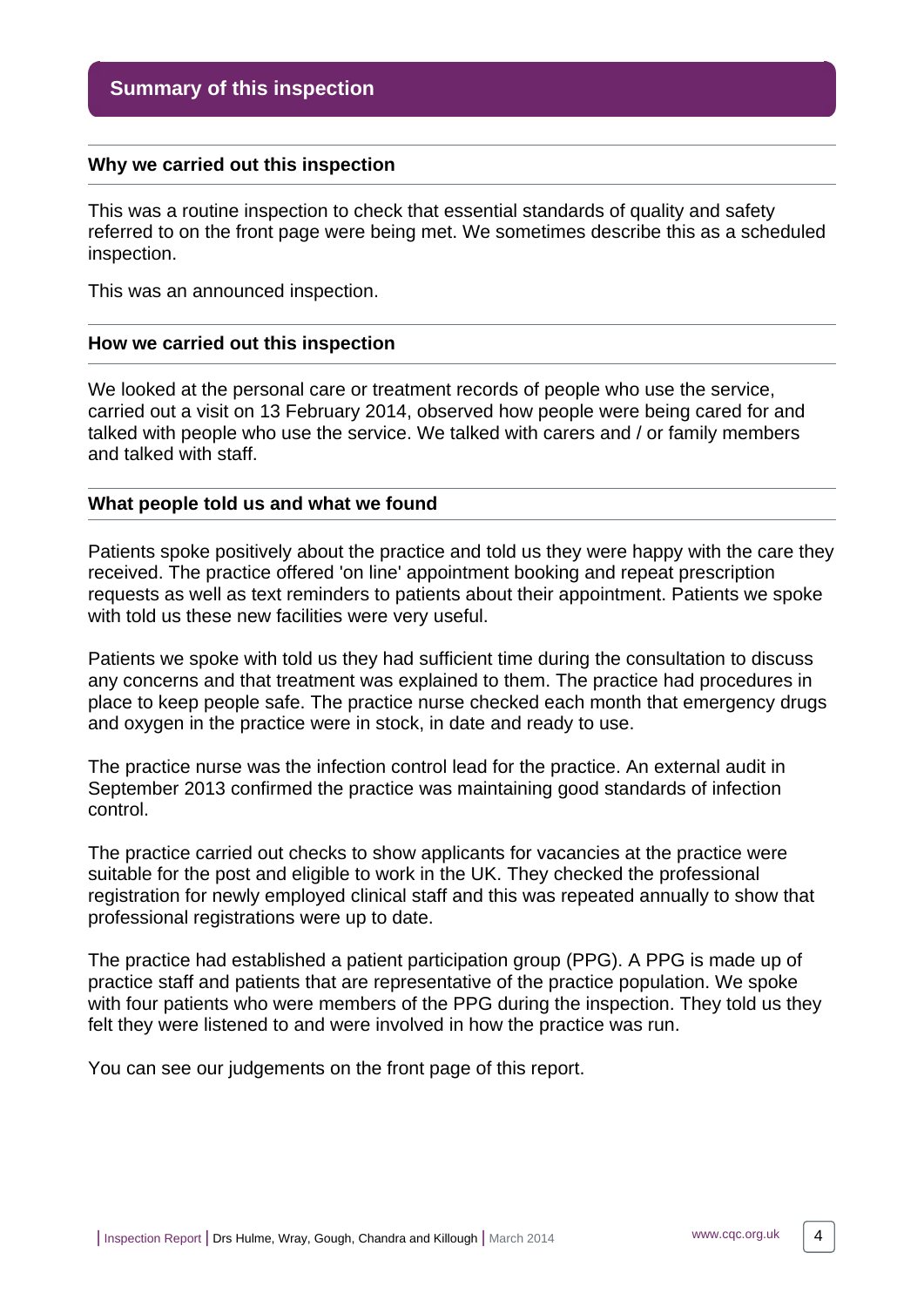#### <span id="page-4-0"></span>**More information about the provider**

Please see our website www.cqc.org.uk for more information, including our most recent judgements against the essential standards. You can contact us using the telephone number on the back of the report if you have additional questions.

There is a glossary at the back of this report which has definitions for words and phrases we use in the report.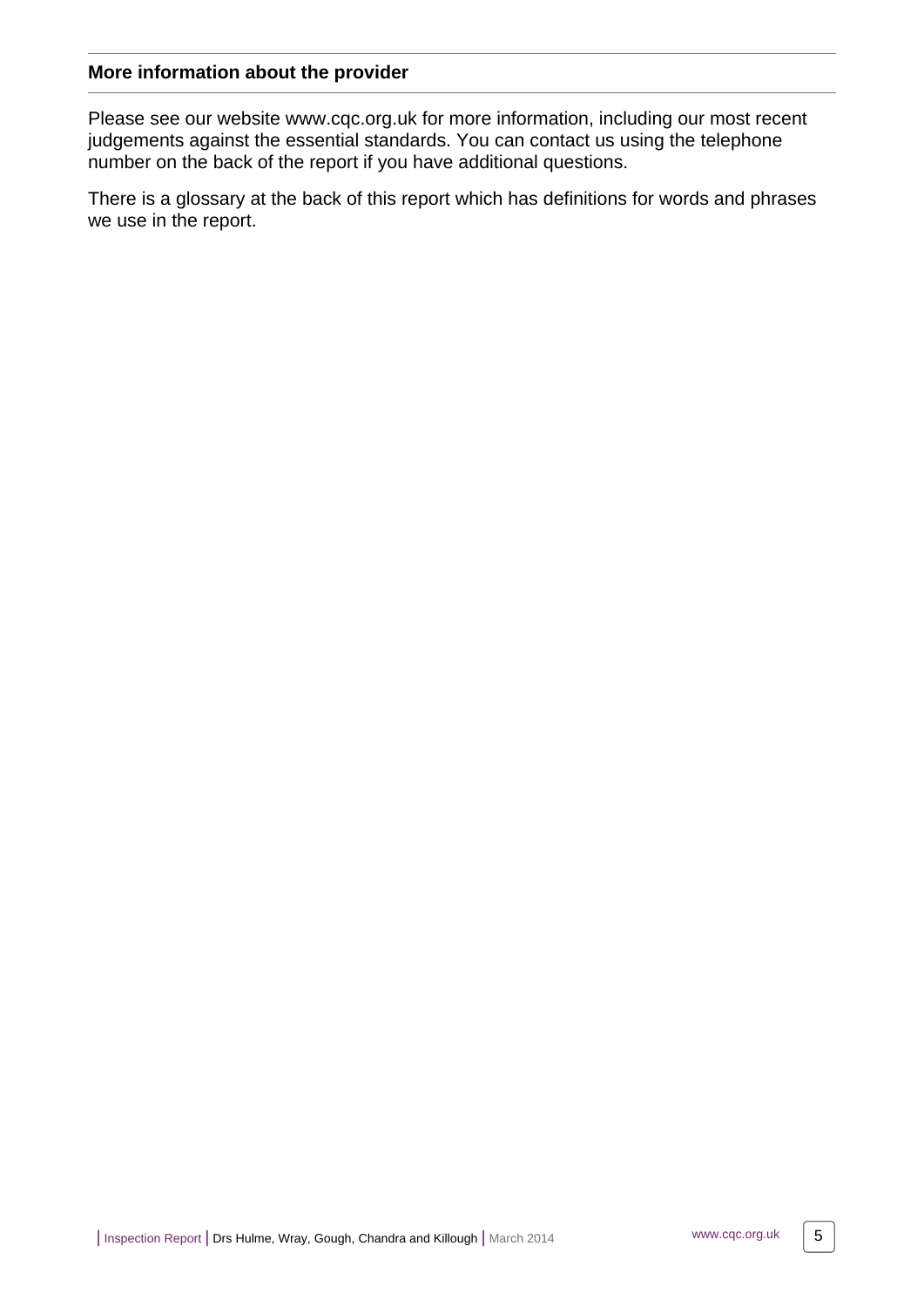**Our judgements for each standard inspected**

<span id="page-5-0"></span>**Respecting and involving people who use services**  $\checkmark$  **Met this standard** 

**People should be treated with respect, involved in discussions about their care and treatment and able to influence how the service is run**

## **Our judgement**

The provider was meeting this standard.

Patients' views and experiences were taken into account in the way the service was provided and delivered in relation to their care.

#### **Reasons for our judgement**

We spoke with eight patients on the day of our inspection. They spoke positively about the practice and told us they were happy with the care they received. Comments included, "The reception staff are very helpful", "You can book appointments in advance or if it's urgent you usually get one the same day" and "I have had no problems getting a home visit when I needed one."

The practice made adjustments to meet the needs of patients, including having an audio loop system displayed on the reception counter for patients with a hearing impairment. Staff we spoke with were also knowledgeable about how to access interpreter services. We saw information displayed in the office to advise staff on how this could be arranged. Staff told us the practice provided urgent appointments each day and ones that could be booked in advance. This helped ensure patients requiring an urgent appointment could be seen the same day. Patients we spoke with confirmed this was their experience. Telephone consultations and home visits for patients who were unable to attend the surgery were also available.

The practice offered 'on line' appointment booking and repeat prescription requests as well as text reminders to patients about their appointment. Patients we spoke with told us these new facilities were very useful. Early morning appointments were available on a Wednesday from 7-00am and a Saturday morning surgery was held each week to support patients who would otherwise require time off work to attend.

All consultation and treatment rooms were on the ground floor and provided access for patients with prams or patients using wheelchairs. The practice had disabled toilet facilities and car parking was available nearby. There was a comfortable waiting area for patients attending an appointment. Staff we spoke with were aware of the need to maintain confidentiality in the waiting and reception areas. An electronic log-in facility was available for patients and staff told us this reduced the number of patients waiting at the reception area. We saw a notice for patients informing them that a private room was available if they wished to discuss something away from the reception area.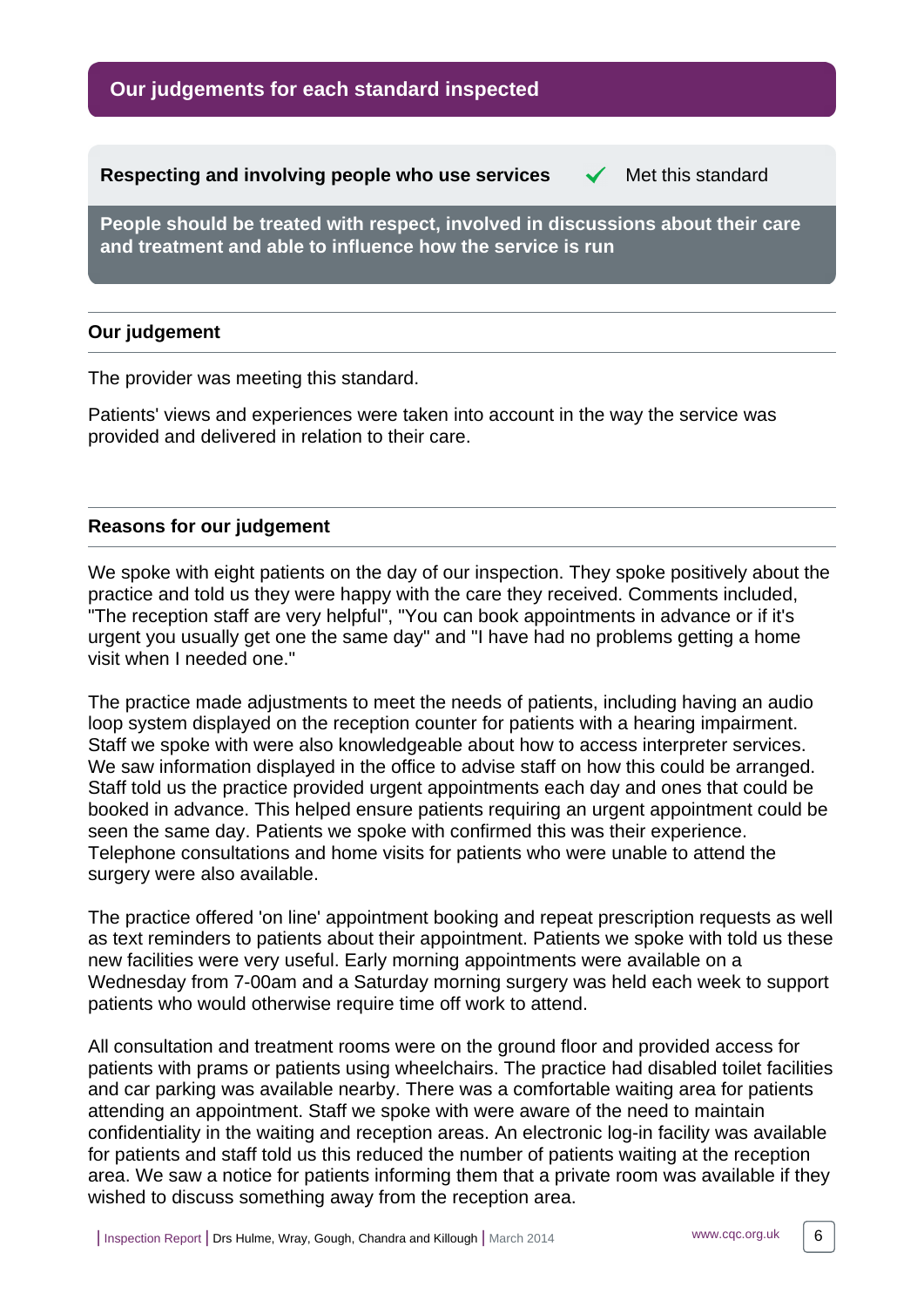The practice provided information to patients in the waiting areas and in the consulting/treatment rooms about having a chaperone during the consultation. Staff we spoke with were knowledgeable about the process. The manager told us it was mainly nursing staff that were the chaperone for patients. Following discussion the Deputy Manager confirmed they would arrange training for administration staff to support them carry out this role.

The practice provided patients with information about the services available through posters and leaflets in the waiting area and on their website. Leaflets were also available in large print at reception. This included chronic disease management, vaccination, immunisation and baby clinics. The information included the times when the services were available and whether patients required an appointment to attend. We were shown a copy of the 'practice leaflet' .This contained useful information for patients about the practice, including how to access GP support out of hours. This meant that patients were supported to get the most appropriate help required.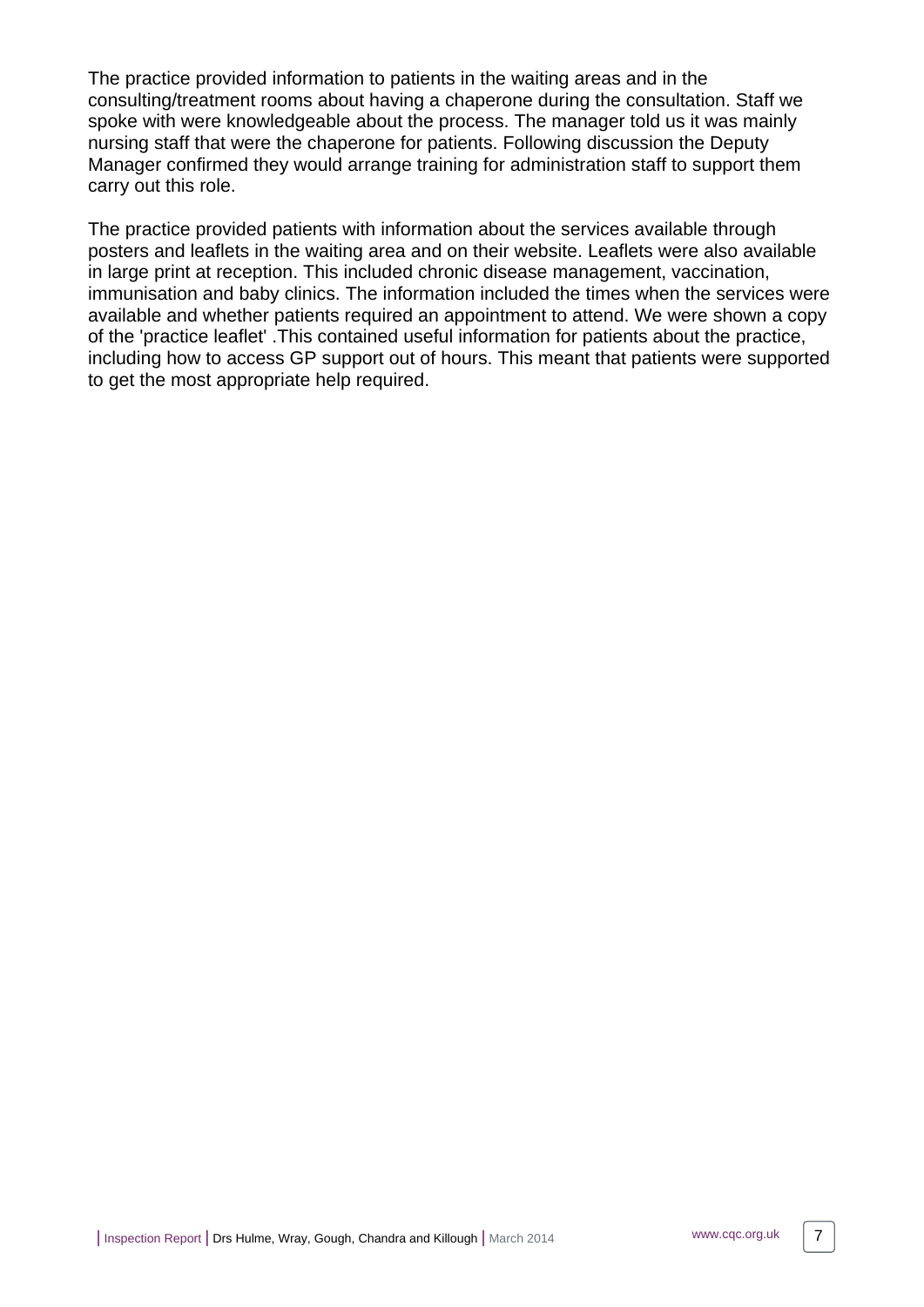

<span id="page-7-0"></span>**People should get safe and appropriate care that meets their needs and supports their rights**

# **Our judgement**

The provider was meeting this standard.

Care and treatment was planned and delivered in a way that was intended to ensure patient safety and welfare.

## **Reasons for our judgement**

Patients we spoke with told us they had sufficient time during the consultation to discuss any concerns and that treatment was explained to them. Comments included; "You have time to discuss things and I have had prompt referral to the hospital when I needed it" and "I get regular check- ups with the nurse and can contact her when I need to if I am worried."

The practice had electronic records in place to accurately describe the contact patients had with the service and the actions taken to provide appropriate care and treatment. This included a record of patients' test results and referral letters as well as contact with GP 'out of hours' and 'accident and emergency' services. The GPs carried out medication reviews with patients every six months to ensure they were receiving the most appropriate treatment. We saw these were recorded in patients' records with a reminder in place for when the next one was due.

New patients registering with the practice completed a health questionnaire which provided the practice with important information about their medical history, current health concerns and lifestyle choices. The practice offered new patients an appointment with the practice nurse. This ensured patients' individual needs were assessed and access to support and treatment was available as soon as possible. Patients' notes were requested from their previous GP and relevant information scanned into the electronic record. Records confirmed these procedures were being followed by the practice.

We discussed with staff about how the practice supported patients with complex health needs, some of whom had recently been discharged from hospital or been supported by the GP 'out of hours' service. Records showed that patients were seen at least annually by the practice nurse. Patients attended for blood tests prior to the review appointment so that the nurse had all the information required to advise them of their condition.

We found the patient electronic records contained information from other professionals and agencies. This meant staff had as much information as possible to assess patients' needs and provide appropriate care.

The practice worked with other agencies to support continuity of care for patients. The GP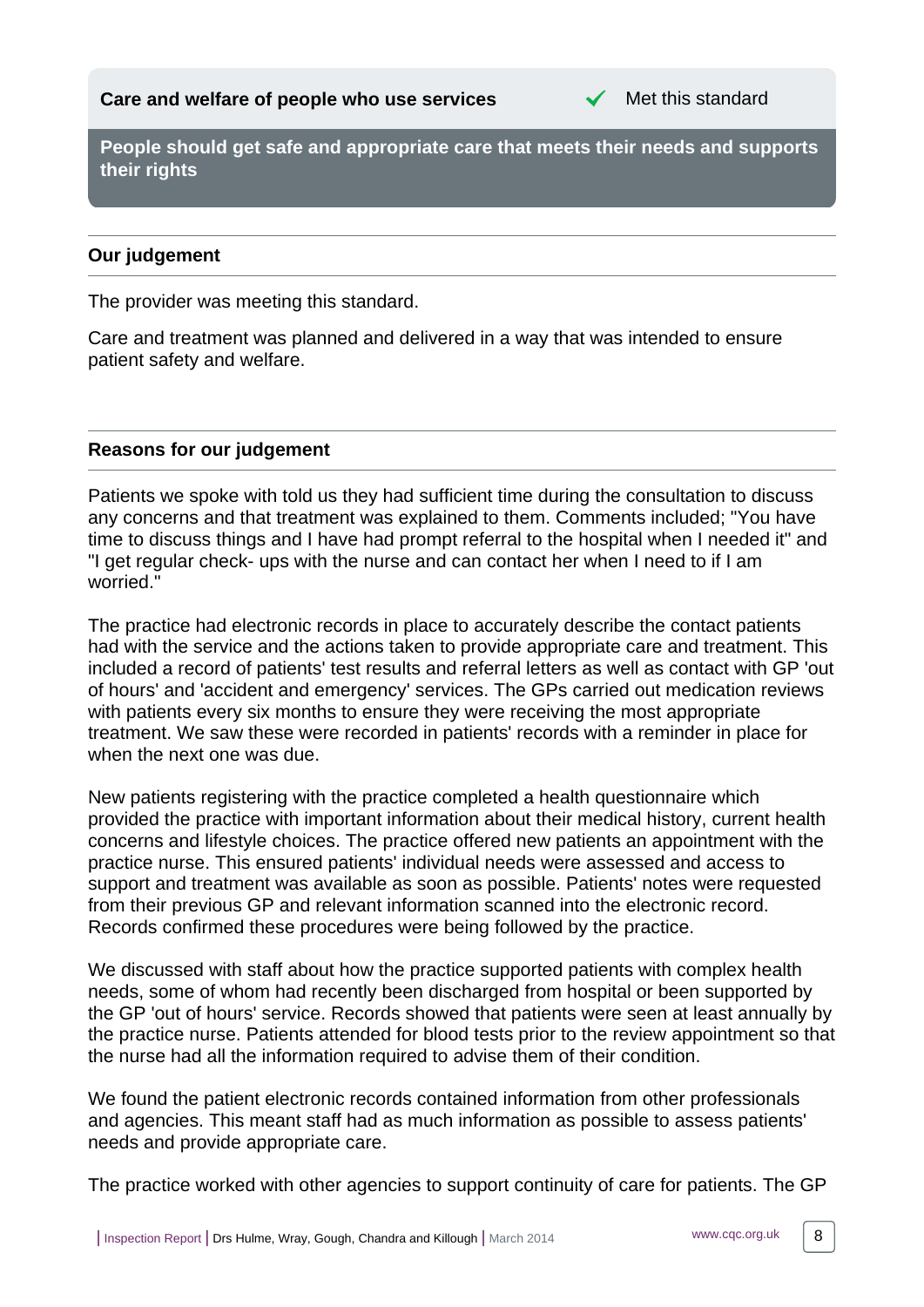described how the practice provided the 'out of hours' service with information for patients, to support for example 'end of life care.' The practice met with district nurses and community matrons each month to ensure patient information was shared and support the needs of patients.

The practice had procedures in place to keep people safe. The practice nurse checked each month that emergency drugs and oxygen in the practice were in stock, in date and ready to use. Records confirmed these were up to date. Staff told us they had training in dealing with medical emergencies including cardiopulmonary resuscitation (CPR). Patients signed a consent form to show they had given their consent for minor surgery procedures and flu vaccinations. This included an explanation of the procedure and any risks or side effects involved. Records showed the practice was following this procedure.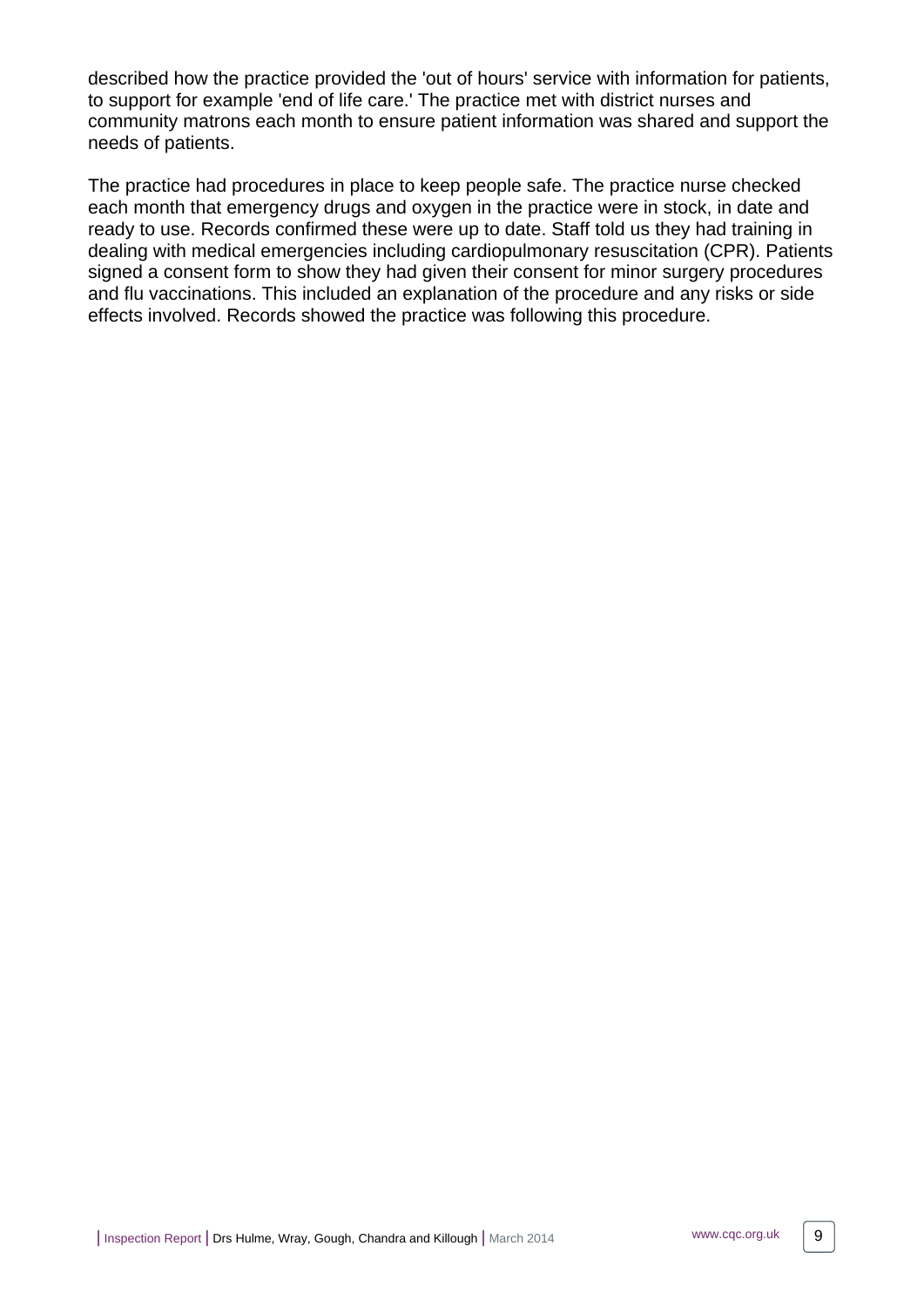#### <span id="page-9-0"></span>**Cleanliness and infection control Cleanliness and infection control**

**People should be cared for in a clean environment and protected from the risk of infection**

#### **Our judgement**

The provider was meeting this standard.

Patients were protected from the risk of infection because appropriate guidance had been followed.

#### **Reasons for our judgement**

Patients we spoke with told us they felt the consultation and treatment rooms were clean and they had observed clinical staff washing their hands during the consultation.

The practice had an infection control policy and guidelines which had been reviewed in 2013. It provided staff with important information regarding use of personal protective equipment such as disposable gloves, waste management and sharps [needle] control and disposal. The practice nurse was the infection control lead for the practice. Staff told us infection control training was mandatory each year to support them in their work.

The practice had detailed daily and weekly cleaning schedules in place. Records showed they were checked by the Practice Manager each week to ensure standards were maintained. We looked at the room used to store the cleaner's buckets and mops. The room also contained full sharps boxes waiting to be collected and two black bin bags. This meant the room was very full and cluttered. Following discussion the GP confirmed they would discuss with the infection control lead and the cleaner how they could improve these storage facilities.

We observed good hand washing facilities to promote high standards of infection control. Hand gel dispensers and instructions about hand hygiene were available throughout the practice. We found protective equipment such as gloves and aprons were available in the treatment and consulting rooms. Couches were washable and there was vinyl flooring in the treatment room. We observed the practice used disposable curtains with the date clearly displayed when they needed to be replaced.

Reception staff we spoke with were aware of the infection control procedures and their importance in handling specimens. We found protective gloves were available in the reception area. Procedures for the safe storage and disposal of needles and waste products were evident in order to protect the staff and patients from harm. These included ensuring 'sharps' boxes were stored safely and that clinical waste bins were foot operated.

An external infection control audit took place in August 2013 and we saw an action plan was in place to make the necessary changes. For example, the practice had an ongoing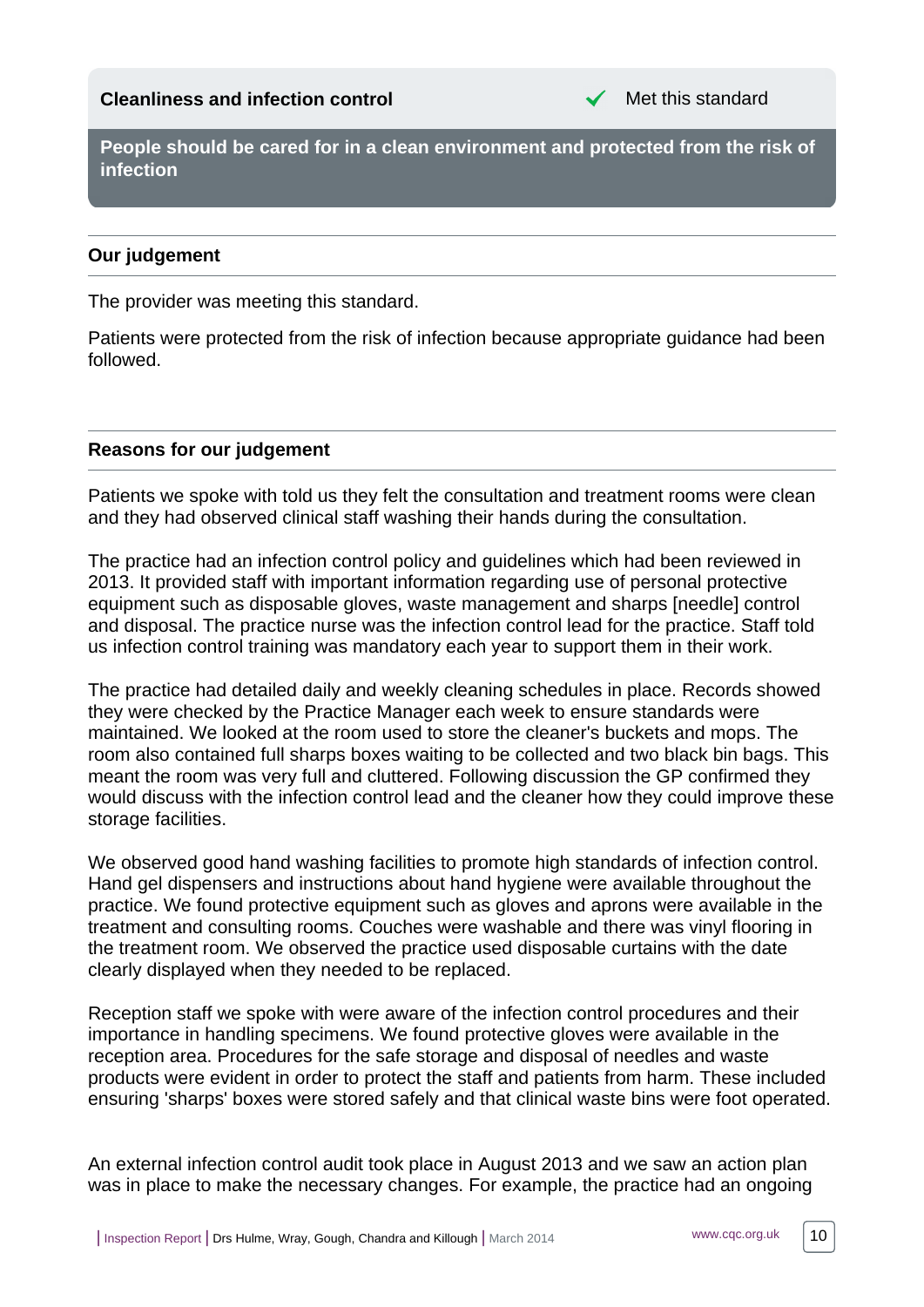programme of refurbishment including replacing carpeted areas with vinyl flooring. A further audit in September 2013 confirmed the practice was maintaining good standards of infection control. However, we did not see any ongoing internal infection control audits. Following a discussion, the practice nurse confirmed they would begin to carry out regular infection control audits to monitor standards and support staff.

We saw records confirming fridges storing vaccinations were checked each day to ensure they were at the required temperature. The nursing staff carried out stock checks of vaccines to show that vaccines were stored and used in the correct order.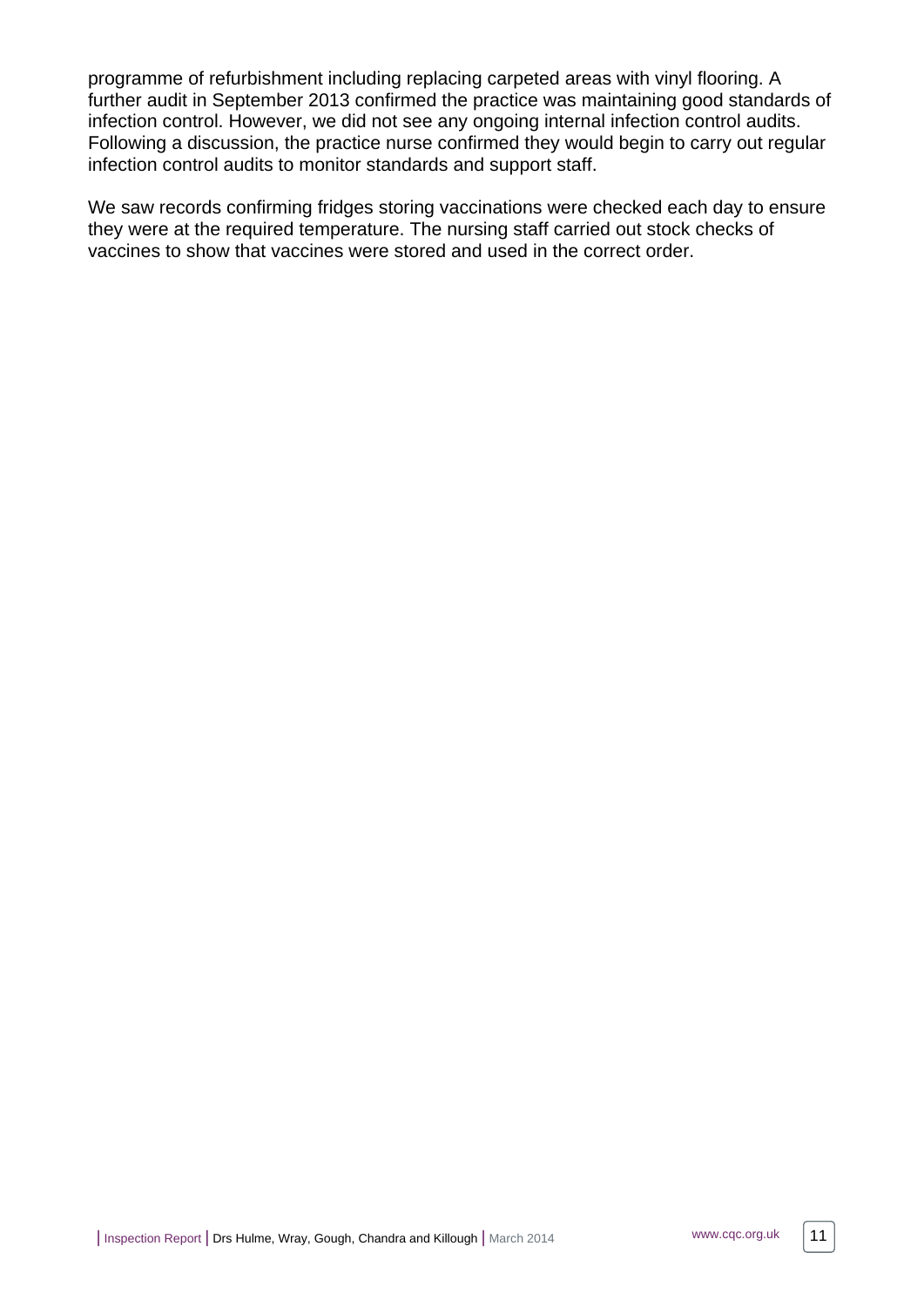<span id="page-11-0"></span>**People should be cared for by staff who are properly qualified and able to do their job**

# **Our judgement**

The provider was meeting this standard.

Patients were cared for, or supported by, suitably qualified, skilled and experienced staff.

#### **Reasons for our judgement**

The practice had guidance regarding the recruitment and induction of staff. We looked at three personnel files for clinical and administration staff. We found job descriptions and contracts in place which meant staff were clear about their roles and responsibilities.

We looked to see if there was satisfactory evidence of conduct in previous employment such as references from previous employers. We saw two written references had been taken for each applicant. We found applicants had provided proof of their identity and of their qualifications. An assessment had been made of the staff's suitability in terms of mental and physical fitness to work. This showed the practice carried out checks to show the applicants were suitable for the posts and eligible to work in the UK.

Practices must show that applicants for work are of good character. The GP confirmed the practice carried out Disclosure and Barring service (DBS) checks for all staff. These checks provide employers with an individual's full criminal record and other information to assess the individual's suitability for the post. Records we looked at confirmed this. The GP told us the practice was considering carrying out DBS checks for staff every three years, in line with best practice guidelines.

Records showed the practice checked the professional registration for newly employed clinical staff and this was repeated annually to show that professional registrations were up to date.

The GP confirmed that a period of induction was arranged for new staff to support them in the first few weeks of working at the practice. It included time to read the practice's policies and procedures and meetings with the manager to help confirm they were able to carry out the role.

The practice offered all staff annual appraisals. Records confirmed the appraisal included a review of the person's performance at work and identified development needs for the coming year.

The practice employed locum doctors, through an agency, to support the service. The GP told us the locum agencies provided the practice with evidence that the locum doctor was registered with the General Medical Council (GMC) and listed on the NHS Performers List,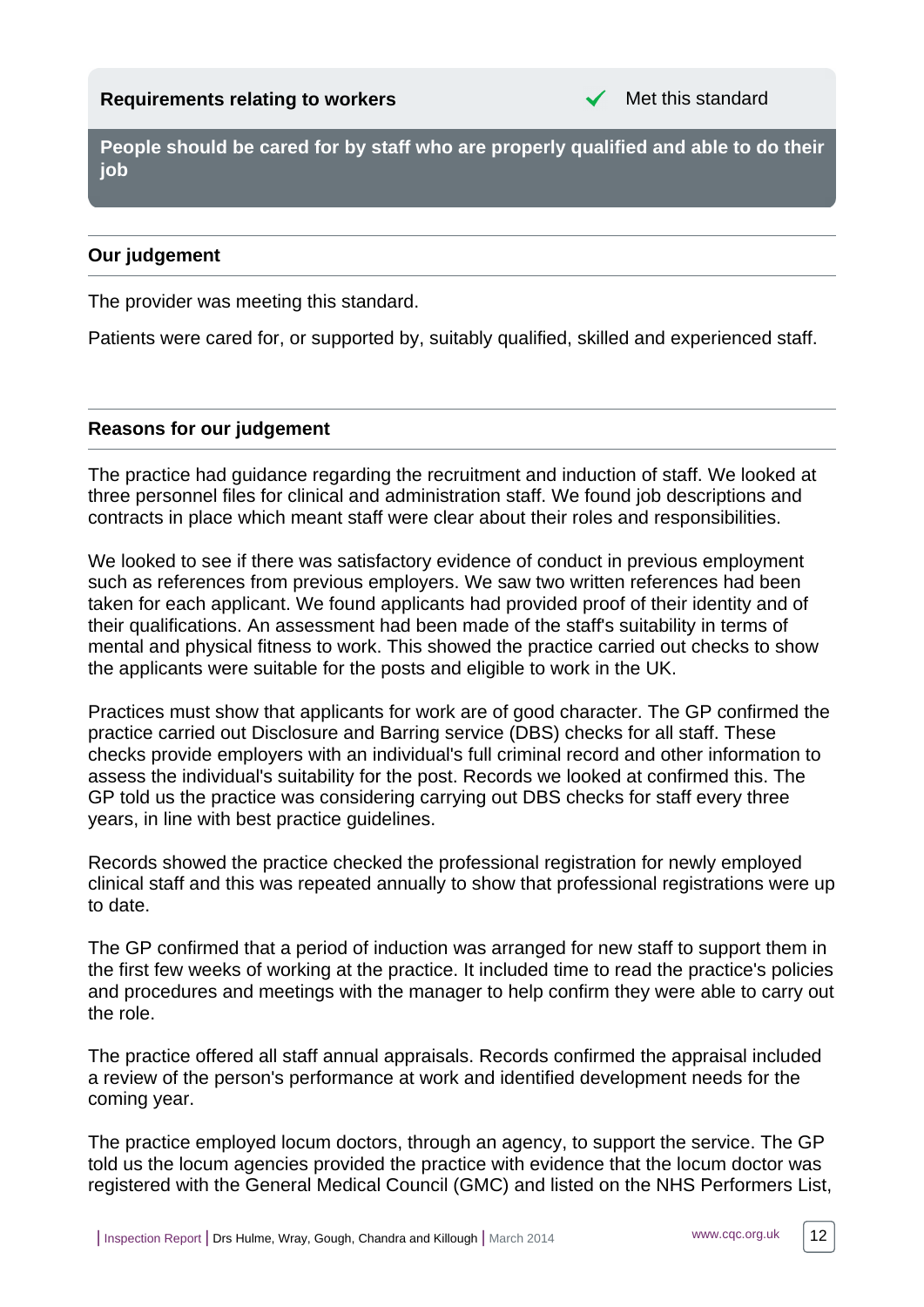which is a requirement for doctors practicing primary medical services. Records confirmed this. The practice had a locum information pack, which provided useful information, for example regarding referral procedures, requesting tests and prescribing guidelines.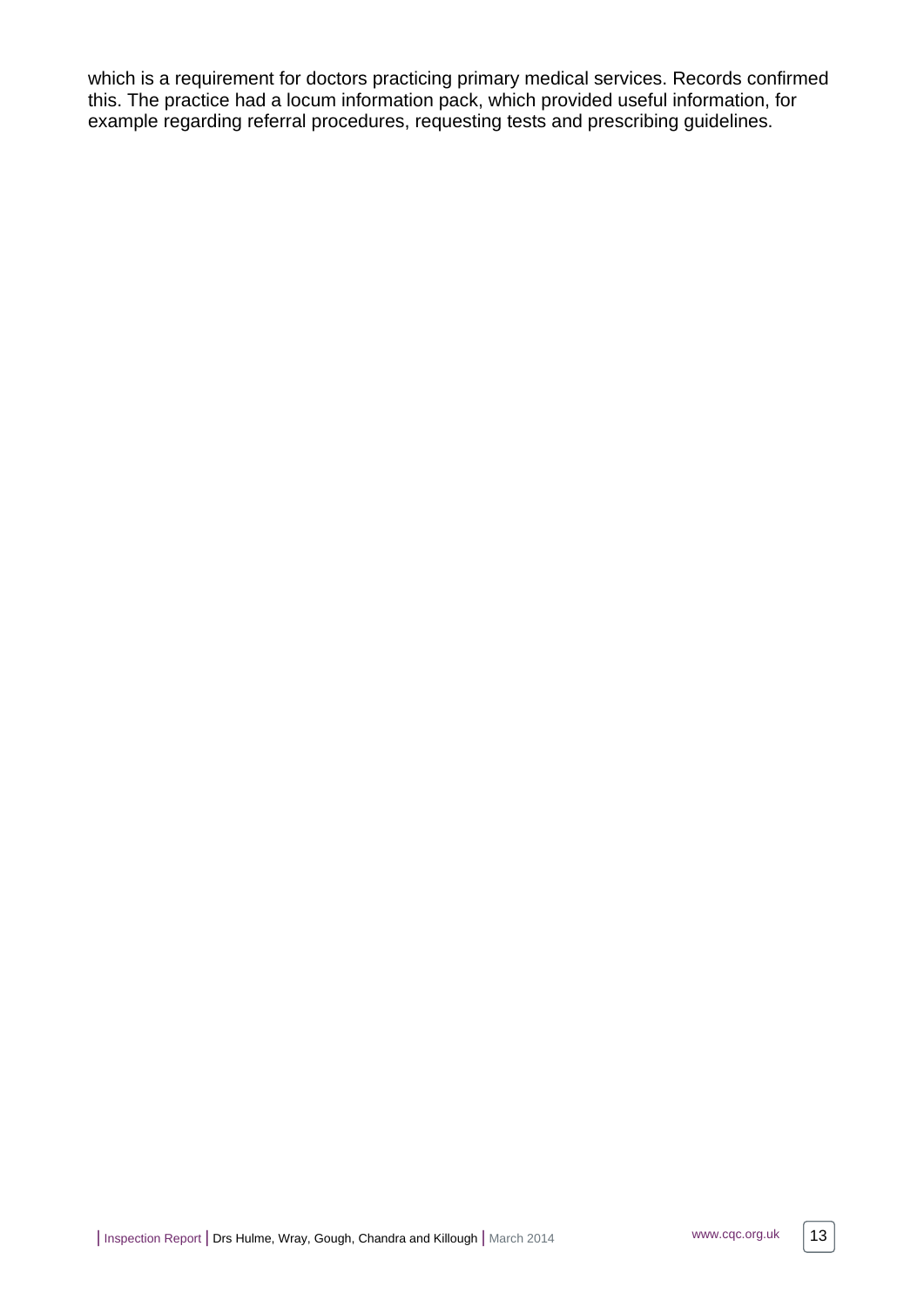<span id="page-13-0"></span>**Assessing and monitoring the quality of service provision**



**The service should have quality checking systems to manage risks and assure the health, welfare and safety of people who receive care**

#### **Our judgement**

The provider was meeting this standard.

The provider had an effective system to regularly assess and monitor the quality of service that patients receive.

#### **Reasons for our judgement**

The practice had developed systems to seek and act upon feedback from patients using the service. For example the practice had established a patient participation group (PPG). A PPG is made up of practice staff and patients that are representative of the practice population. The main aim of a PPG is to ensure that patients are involved in decisions about the range and quality of services provided and, over time, commissioned by the practice. We spoke with four patients who were members of the PPG during the inspection. They told us they felt they were listened to and were involved in how the practice was run. The minutes of the monthly PPG meetings were available in the waiting area and on the practice website. They told us they had been involved in providing comfortable furniture for the waiting area and a bench outside the practice for patients waiting for a taxi. Both these had been suggestions made to the PPG by patients.

The practice carried out annual surveys for patients to complete about the service provided and any changes they would like to see made. We saw the results of the survey and found the practice had acted upon patients' comments, for example about easier access to test results. The PPG were currently looking at the results of the most recent patient survey carried out in 2013.

The practice had a complaints procedure in place and information was available for patients in the surgery and on the website about how to raise a concern. Staff we spoke with were knowledgeable about the complaints procedures. We saw the annual review of complaints which included actions taken, including staff training and review of policies and procedures. We looked at two recent complaints received and found the practice had responded in accordance with their complaints policy.

The practice had systems in place to assess and monitor quality. We saw policies and procedures were in place for staff to access on their computers and in files in the office, which supported the safe running of the service. These included up to date guidance on confidentiality, safeguarding vulnerable adults, child protection, access to a chaperone and hand hygiene.

The practice had systems to identify, assess and manage risks related to the service.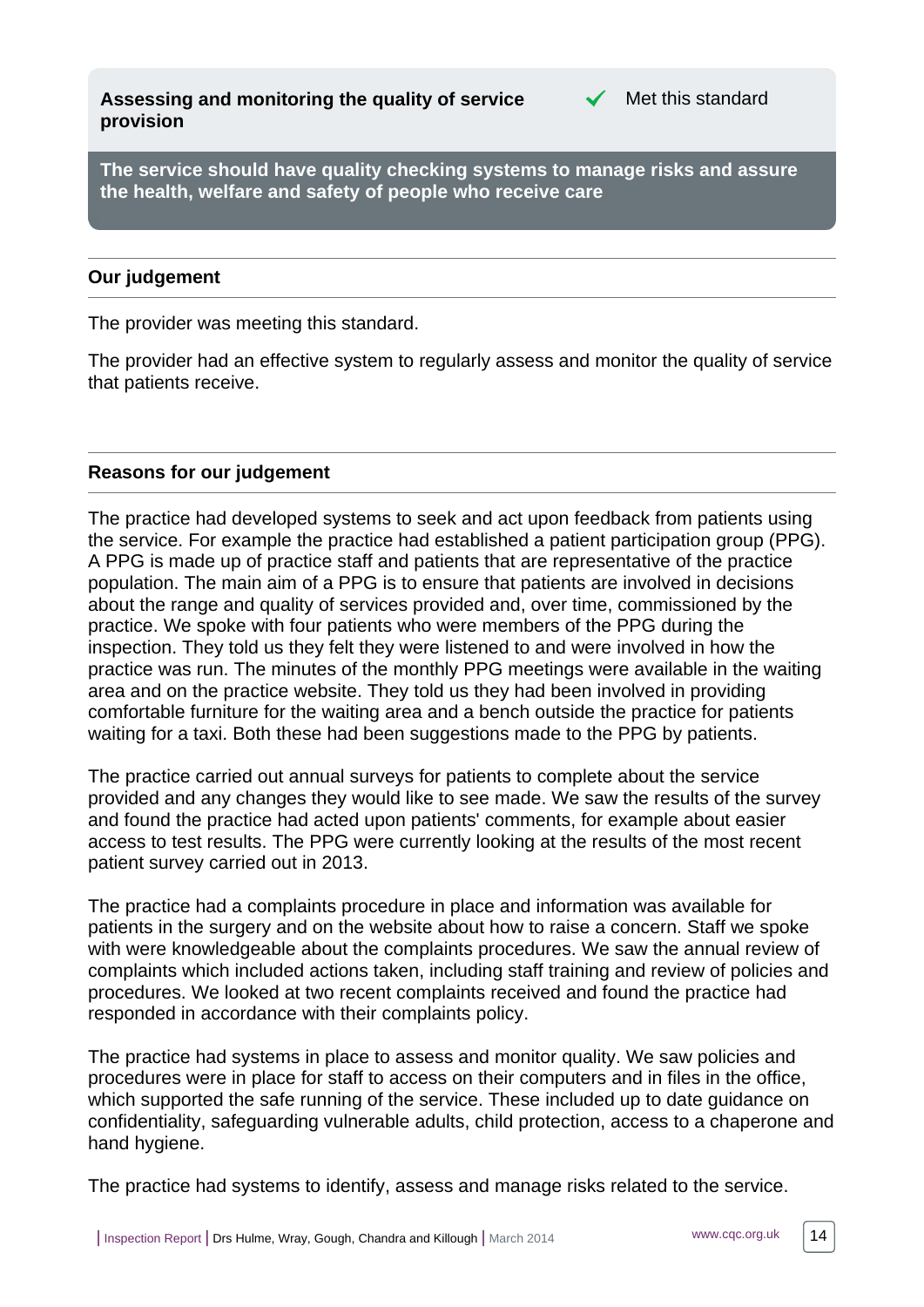Records were kept of adverse events, accidents or incidents including actions taken. These were discussed at partner and practice meetings and we saw changes made to how the service was run. A meeting was held in December 2013 to review the log of incidents/adverse events that year and to discuss lessons learnt.

The practice carried out audits and checks to monitor the quality of services provided. Records showed the results were discussed at staff meetings and changes made for example to staff training and to policies and procedures. The GP described the audits completed each year with the support of the pharmacy advisor from the clinical commissioning group to review medication and prescribing. The Deputy Practice Manager told us they were planning a capacity and demand audit in March 2014 to check how well they were meeting the needs of patients.

The practice had weekly clinical meetings and monthly practice meetings to share information and plan ahead. The practice used the information from external quality audits to support their delivery of care. For example, records showed the infection control audits in 2013 and the results of the quality and outcomes framework (QOF) were discussed at these meetings. Staff we spoke with told us they felt involved in how the service was run and were kept informed about any changes. They told us they had the opportunity to discuss and learn from complaints and incidents in order to improve the service.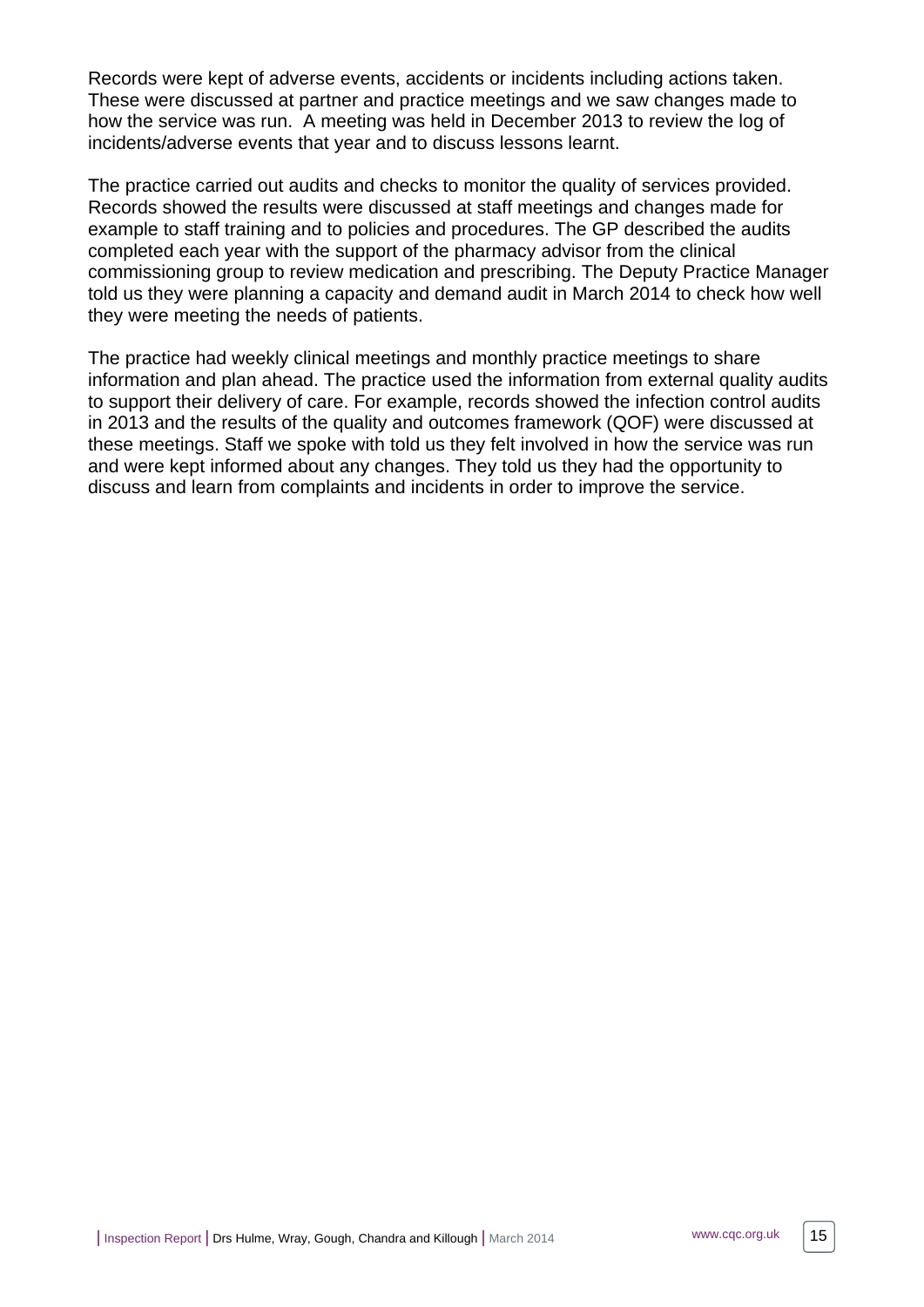# <span id="page-15-0"></span>**About CQC inspections**

We are the regulator of health and social care in England.

All providers of regulated health and social care services have a legal responsibility to make sure they are meeting essential standards of quality and safety. These are the standards everyone should be able to expect when they receive care.

The essential standards are described in the Health and Social Care Act 2008 (Regulated Activities) Regulations 2010 and the Care Quality Commission (Registration) Regulations 2009. We regulate against these standards, which we sometimes describe as "government standards".

We carry out unannounced inspections of all care homes, acute hospitals and domiciliary care services in England at least once a year to judge whether or not the essential standards are being met. We carry out inspections of other services less often. All of our inspections are unannounced unless there is a good reason to let the provider know we are coming.

There are 16 essential standards that relate most directly to the quality and safety of care and these are grouped into five key areas. When we inspect we could check all or part of any of the 16 standards at any time depending on the individual circumstances of the service. Because of this we often check different standards at different times.

When we inspect, we always visit and we do things like observe how people are cared for, and we talk to people who use the service, to their carers and to staff. We also review information we have gathered about the provider, check the service's records and check whether the right systems and processes are in place.

We focus on whether or not the provider is meeting the standards and we are guided by whether people are experiencing the outcomes they should be able to expect when the standards are being met. By outcomes we mean the impact care has on the health, safety and welfare of people who use the service, and the experience they have whilst receiving it.

Our inspectors judge if any action is required by the provider of the service to improve the standard of care being provided. Where providers are non-compliant with the regulations, we take enforcement action against them. If we require a service to take action, or if we take enforcement action, we re-inspect it before its next routine inspection was due. This could mean we re-inspect a service several times in one year. We also might decide to reinspect a service if new concerns emerge about it before the next routine inspection.

In between inspections we continually monitor information we have about providers. The information comes from the public, the provider, other organisations, and from care workers.

You can tell us about your experience of this provider on our website.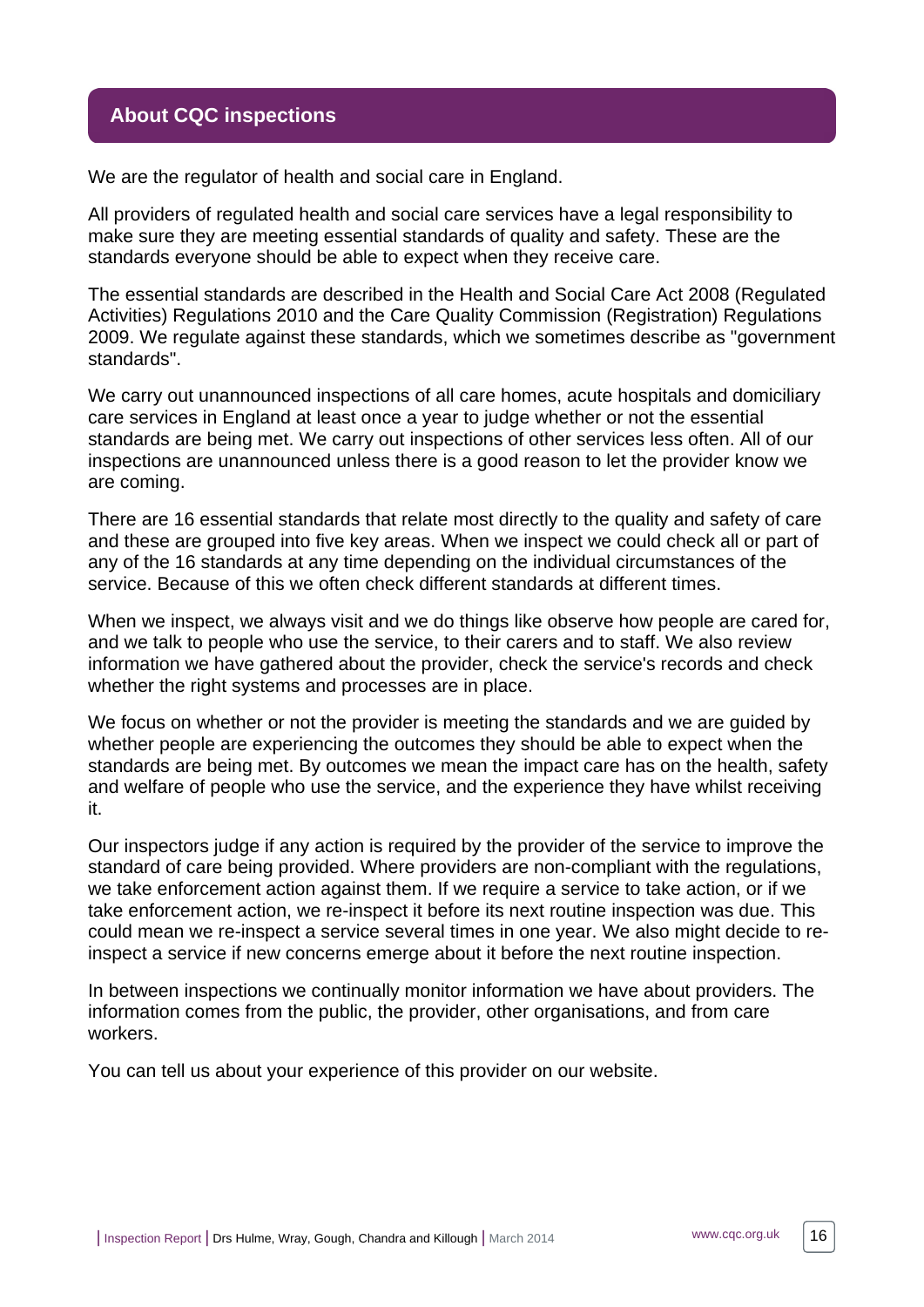# <span id="page-16-0"></span>**How we define our judgements**

The following pages show our findings and regulatory judgement for each essential standard or part of the standard that we inspected. Our judgements are based on the ongoing review and analysis of the information gathered by CQC about this provider and the evidence collected during this inspection.

We reach one of the following judgements for each essential standard inspected.

|   | <b>Met this standard</b>           | This means that the standard was being met in that the<br>provider was compliant with the regulation. If we find that<br>standards were met, we take no regulatory action but we<br>may make comments that may be useful to the provider and<br>to the public about minor improvements that could be made.                                                                                                                                                                                                                                                                                                                                                                                                                     |
|---|------------------------------------|--------------------------------------------------------------------------------------------------------------------------------------------------------------------------------------------------------------------------------------------------------------------------------------------------------------------------------------------------------------------------------------------------------------------------------------------------------------------------------------------------------------------------------------------------------------------------------------------------------------------------------------------------------------------------------------------------------------------------------|
|   |                                    |                                                                                                                                                                                                                                                                                                                                                                                                                                                                                                                                                                                                                                                                                                                                |
| Х | <b>Action needed</b>               | This means that the standard was not being met in that the<br>provider was non-compliant with the regulation.<br>We may have set a compliance action requiring the provider<br>to produce a report setting out how and by when changes<br>will be made to make sure they comply with the standard.<br>We monitor the implementation of action plans in these<br>reports and, if necessary, take further action.<br>We may have identified a breach of a regulation which is<br>more serious, and we will make sure action is taken. We will<br>report on this when it is complete.                                                                                                                                             |
|   |                                    |                                                                                                                                                                                                                                                                                                                                                                                                                                                                                                                                                                                                                                                                                                                                |
|   | <b>Enforcement</b><br>action taken | If the breach of the regulation was more serious, or there<br>have been several or continual breaches, we have a range of<br>actions we take using the criminal and/or civil procedures in<br>the Health and Social Care Act 2008 and relevant<br>regulations. These enforcement powers include issuing a<br>warning notice; restricting or suspending the services a<br>provider can offer, or the number of people it can care for;<br>issuing fines and formal cautions; in extreme cases,<br>cancelling a provider or managers registration or prosecuting<br>a manager or provider. These enforcement powers are set<br>out in law and mean that we can take swift, targeted action<br>where services are failing people. |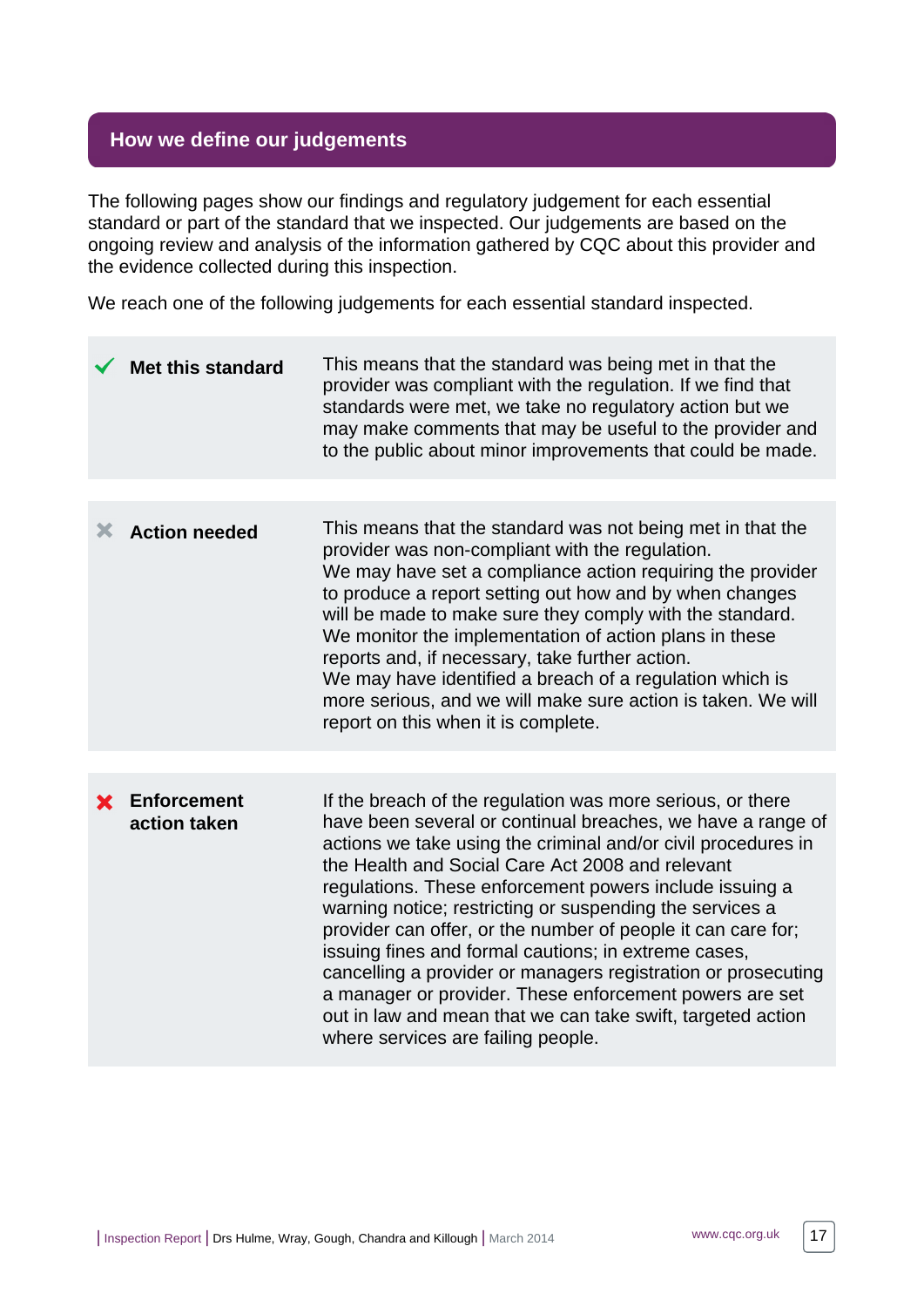# **How we define our judgements (continued)**

Where we find non-compliance with a regulation (or part of a regulation), we state which part of the regulation has been breached. Only where there is non compliance with one or more of Regulations 9-24 of the Regulated Activity Regulations, will our report include a judgement about the level of impact on people who use the service (and others, if appropriate to the regulation). This could be a minor, moderate or major impact.

**Minor impact -** people who use the service experienced poor care that had an impact on their health, safety or welfare or there was a risk of this happening. The impact was not significant and the matter could be managed or resolved quickly.

**Moderate impact -** people who use the service experienced poor care that had a significant effect on their health, safety or welfare or there was a risk of this happening. The matter may need to be resolved quickly.

**Major impact -** people who use the service experienced poor care that had a serious current or long term impact on their health, safety and welfare, or there was a risk of this happening. The matter needs to be resolved quickly

We decide the most appropriate action to take to ensure that the necessary changes are made. We always follow up to check whether action has been taken to meet the standards.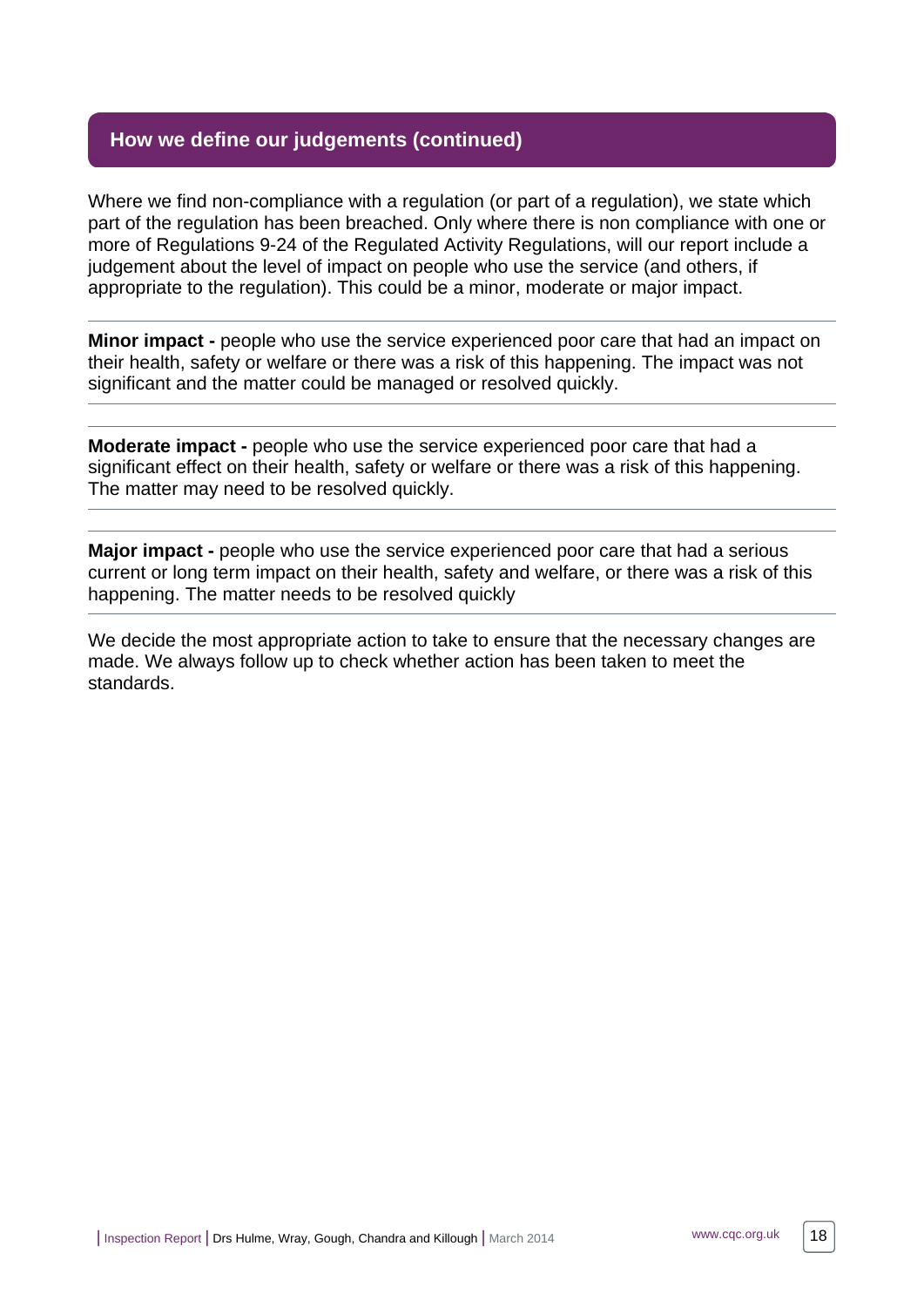# <span id="page-18-0"></span>**Glossary of terms we use in this report**

#### **Essential standard**

The essential standards of quality and safety are described in our Guidance about compliance: Essential standards of quality and safety. They consist of a significant number of the Health and Social Care Act 2008 (Regulated Activities) Regulations 2010 and the Care Quality Commission (Registration) Regulations 2009. These regulations describe the essential standards of quality and safety that people who use health and adult social care services have a right to expect. A full list of the standards can be found within the Guidance about compliance. The 16 essential standards are:

Respecting and involving people who use services - Outcome 1 (Regulation 17)

Consent to care and treatment - Outcome 2 (Regulation 18)

Care and welfare of people who use services - Outcome 4 (Regulation 9)

Meeting Nutritional Needs - Outcome 5 (Regulation 14)

Cooperating with other providers - Outcome 6 (Regulation 24)

Safeguarding people who use services from abuse - Outcome 7 (Regulation 11)

Cleanliness and infection control - Outcome 8 (Regulation 12)

Management of medicines - Outcome 9 (Regulation 13)

Safety and suitability of premises - Outcome 10 (Regulation 15)

Safety, availability and suitability of equipment - Outcome 11 (Regulation 16)

Requirements relating to workers - Outcome 12 (Regulation 21)

Staffing - Outcome 13 (Regulation 22)

Supporting Staff - Outcome 14 (Regulation 23)

Assessing and monitoring the quality of service provision - Outcome 16 (Regulation 10)

Complaints - Outcome 17 (Regulation 19)

Records - Outcome 21 (Regulation 20)

#### **Regulated activity**

These are prescribed activities related to care and treatment that require registration with CQC. These are set out in legislation, and reflect the services provided.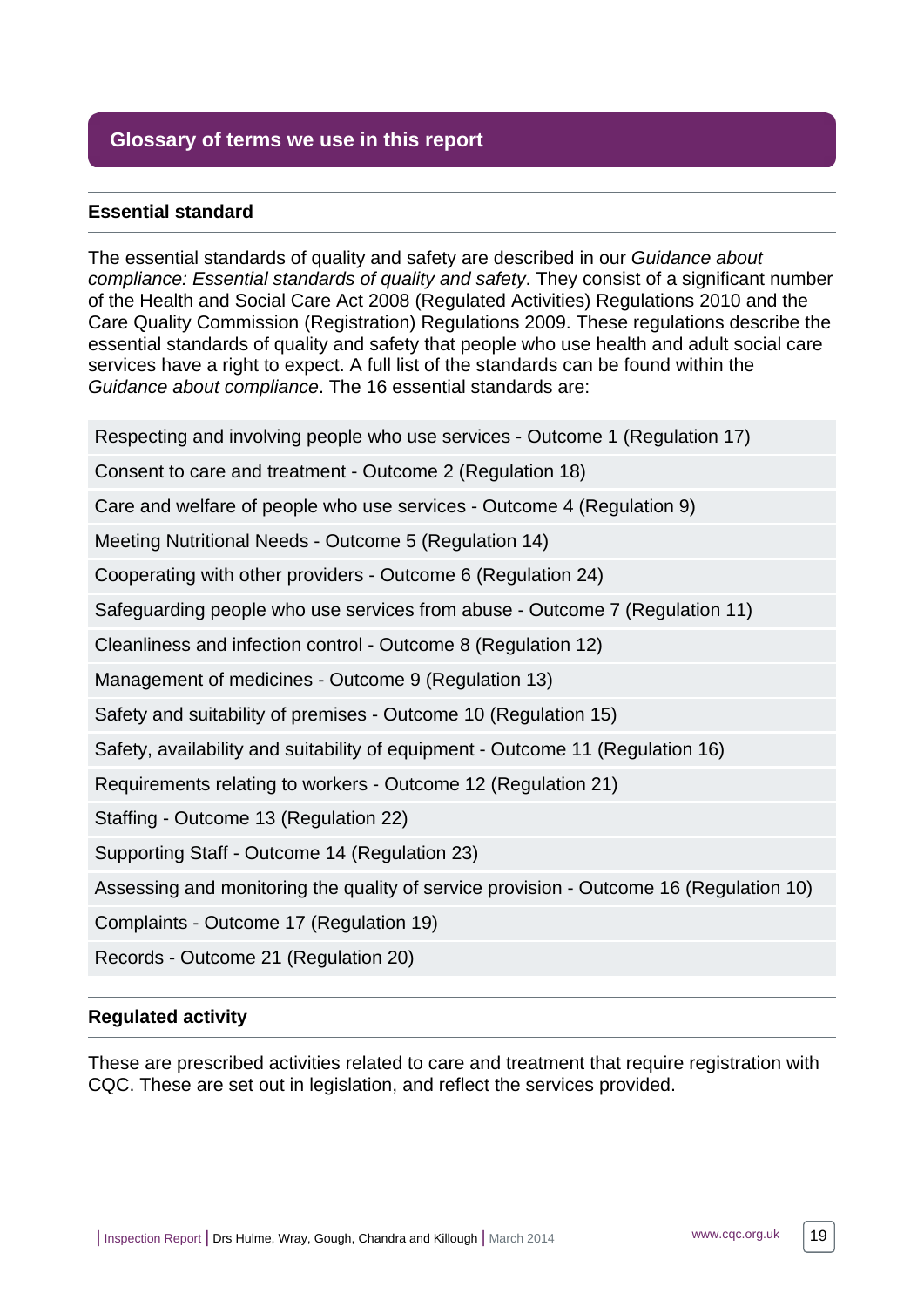# **Glossary of terms we use in this report (continued)**

#### **(Registered) Provider**

There are several legal terms relating to the providers of services. These include registered person, service provider and registered manager. The term 'provider' means anyone with a legal responsibility for ensuring that the requirements of the law are carried out. On our website we often refer to providers as a 'service'.

#### **Regulations**

We regulate against the Health and Social Care Act 2008 (Regulated Activities) Regulations 2010 and the Care Quality Commission (Registration) Regulations 2009.

#### **Responsive inspection**

This is carried out at any time in relation to identified concerns.

#### **Routine inspection**

This is planned and could occur at any time. We sometimes describe this as a scheduled inspection.

#### **Themed inspection**

This is targeted to look at specific standards, sectors or types of care.